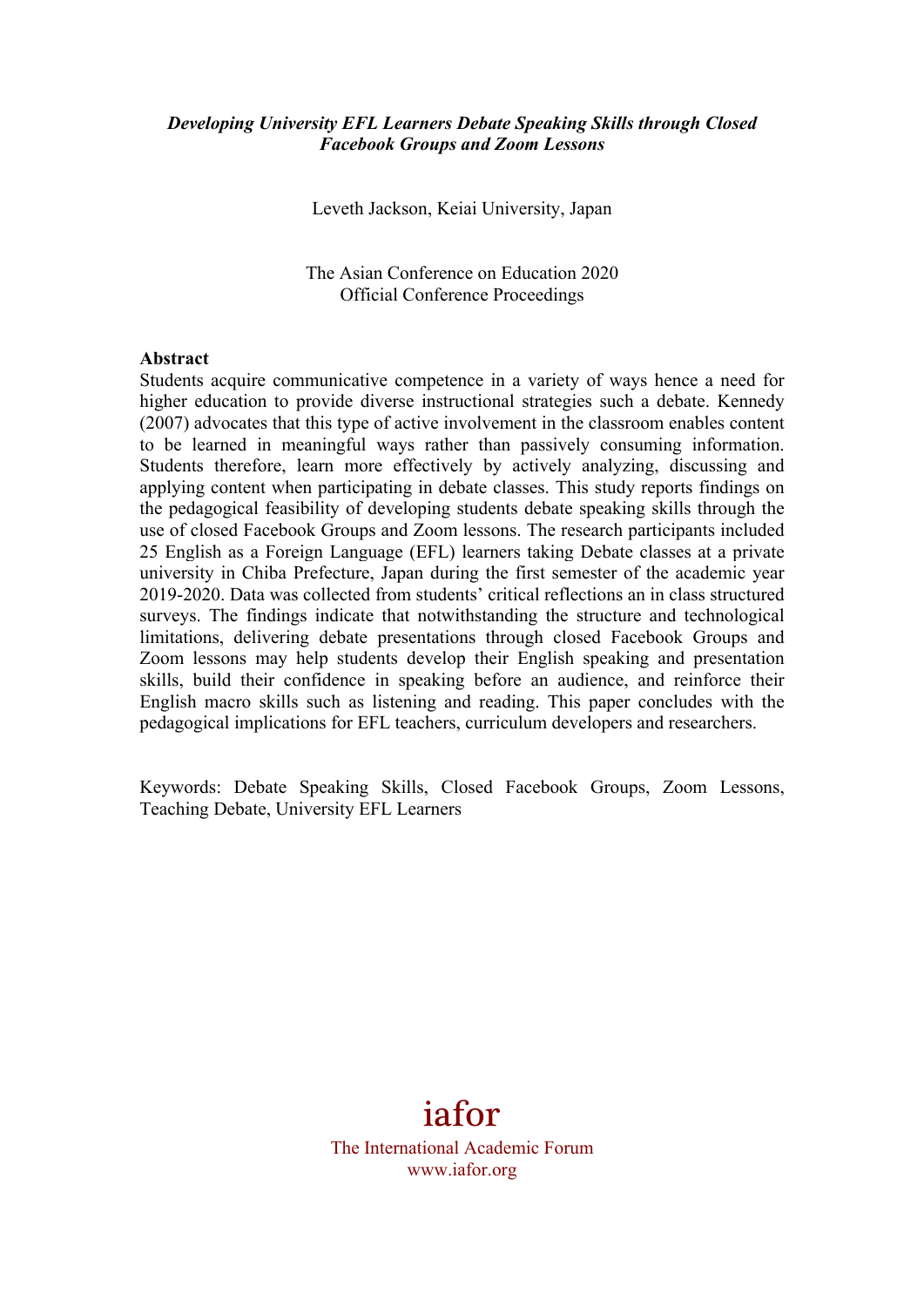#### **Introduction**

The present global pandemic (COVID-19) has forced the closure of schools globally and has introduced emergency remote teaching and learning as the current norm. This has generated a need for uncovering new channels of communication and collaboration such as digital spaces like Facebook groups and Zoom video conferencing. Online debates stimulate critical thinking and can be a highly effective way to actively engage students in research in an online classroom (Shaw, 2012). Findings from research conducted by Sheeran & Cummings (2018) on communication through social networking sites (SNS) suggests that student engagement increased more in courses with official Facebook groups.

Other pedagogical researchers have elaborated on debates as an active learning tool that promotes critical thinking and triggers higher order learning such as synthesis, analysis and evaluation (Kennedy,2007; Paladino 2009). Moreover, debates can be an educational and valuable life experience (Galloway, 2007). Additionally, there is also evidence that communication through SNS imposes no restrictions through physical space, time or time zones since collaboration can take place asynchronously (Stevenson & Bauer, 2019). Besides, the audience/students are rarely passively reading; they are responding in numerous rhetorical forms. This study reports the findings on the pedagogical feasibility of developing students debate speaking skills through the use of closed Facebook Groups and Zoom lessons.

## **The Description of Debate Course Activities**

Preparation for the debate began with teaching the structure of debate: The topics covered included: Agreeing and Disagreeing, Giving Reasons, Supporting an opinion, Debating an opinion and Deliver Skills, Building confidence Students were placed in teams to discuss and share their opinions. Each week students were given a moot that supported their interaction, critical thinking and reflection skills. Students had to develop their own points of view regarding the topic. With the purpose of informing further practices in an online debate class the researcher sought to describe a range of activities that can be performed inside a closed Facebook group and zoom video conferencing to enhance students' debate skills (formulating an opinion, supporting an opinion, debating an opinion and building confidence).

The course covered the essentials of mastering basic debate skills. The course was taught in a fun, yet challenging online classroom setting. The main goal of the course was to develop student's confidence, critical thinking and speaking skills as they practice understanding argument and basic debate skills. Additionally, it was the aim of the instructor/researcher that students received encouragement and gained confidence as they explored debate topics such as Agreeing and Disagreeing, Giving Opinions and Support, Comparing and Contrasting.

## **Using Closed Facebook Group**

Each week students were given a moot that supported their interaction, critical thinking and reflection skills. Students had to develop their own points of view regarding the topic. After ten weeks of Facebook.The moot was shared as an assignment.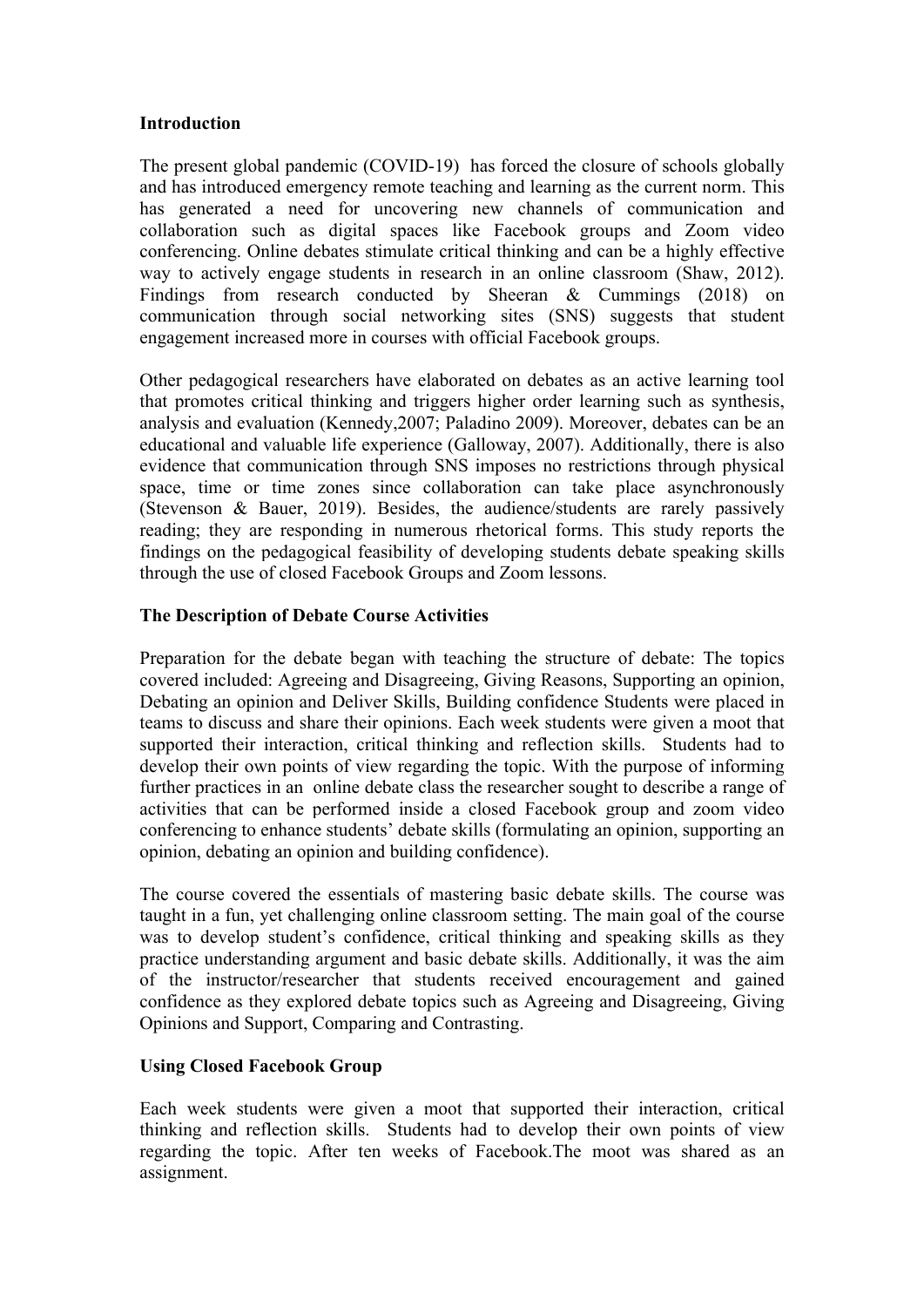#### **Using zoom meeting**

Online instruction differs greatly from traditional in class instruction and does not function at the same speed (Dykman and Davis, 2008). The debate class for this particular course occurred in a synchronous course session where the speakers can be seen and heard by other classmates. For each activity students were placed in groups then assigned to breakout rooms. Active participation among university learners has been regarded as a valuable aspect of conducting online lessons (Santilli & Beck, 2005).

The activities assigned required students to play a specific role, they were either debate leaders (as in Devil's Advocate the advocates are tasked with provoking the discussion, encourage various points of views and ensure the debate continues) or students pose questions (as in the panel discussion where students ask questions and challenge them on their views while presenting alternative views to the topic). This format of assigning specific roles encourages active participation from all students during the debates which is positively linked to their overall performance in the course (Pratt-Phillips, 2011). Furthermore, the format of the lessons allowed collaboration among students. In teams/ groups they had to research a position. This fostered critical thinking and allowed the learning objectives to be met.

## **Methodology**

## *Participants*

The research participants included 25 English as a Foreign Language (EFL) learners taking Debate classes at a private university in Chiba Prefecture, Japan during the first semester of the academic year 2019-2020. Number= 11 Males 14 Females who are 1<sup>st</sup>  $-4$ <sup>th</sup> year students.

## *Instruments*

The data gathering tool in the quantitative research was collected from students' critical reflections and in class structured surveys. It consisted of 12 items, 10 open ended questions and 2 closed ended questions.

## *Procedure*

The researcher employed practical action research using a mixed method approach. The purpose of practical action research is a reflective change approach to improving one's practice or social situation through methods of collaborative problem solving in order to improve the situation or produce guidelines for best practices. AR seeks to engage participants equally and fully in the research process while fulfilling its purpose of being a systematic process of inquiry (Stringer, 2014).

## *Data Analysis*

Thematic analysis was conducted to analyze themes from the critical reflections. Thematic analysis is characterized as a method to identify, analyze and report patterns of meaning in a qualitative research. It transforms data into rich and data (Braun and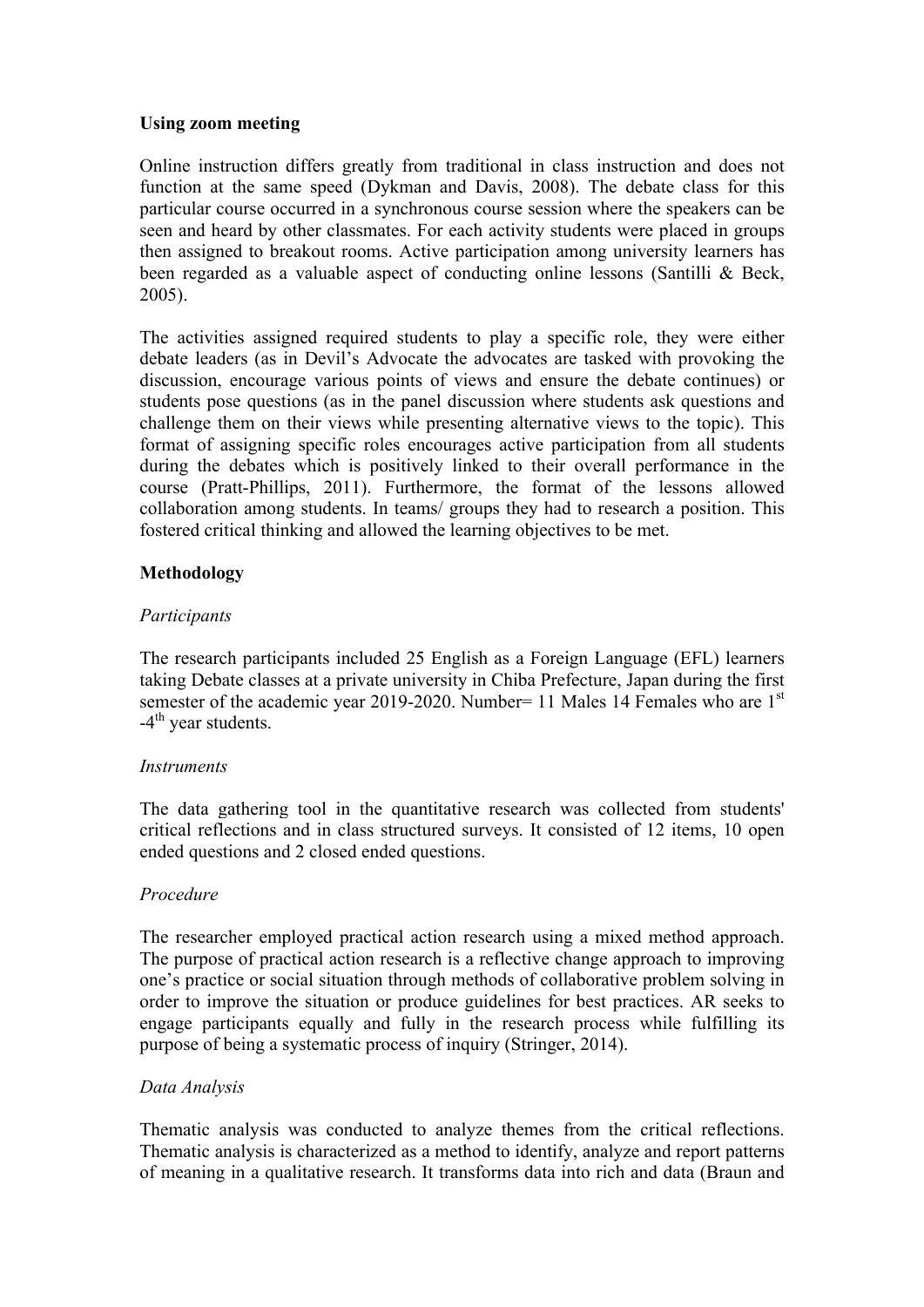Clarke, 2006). Consequently, the reflections were comprehensively reviewed and then the basic themes were extracted.

## **Findings**

The findings indicate that notwithstanding the structure and technological limitations, delivering debate presentations through closed Facebook Groups and Zoom lessons may help students develop their English speaking and presentation skills, build their confidence in speaking before an audience and reinforce their English macro skills such as listening and reading.

The results of the study showed that the general student feedback on the use of zoom meetings and a closed Facebook group were positive. The students briefly reported their debate experiences after the debate in a reflection format. They mentioned an increase in understanding debate terms. A few mentioned they felt really "engaged" and that had "many speaking chances". One student said, "I enjoyed the online zoom. Although it was only on the screen, it was like a normal school because I could talk before and after class. I think the class was bright and fun. I think that it was good because it was easy to talk because of the online zoom. What I enjoyed was the group sessions. I was able to gain a lot of knowledge by exchanging opinions. I'm glad I could make a strong opinion. The challenges for Facebook were easy to understand. After class, I could study as a review".

While some students reported that they had an increased understanding of the course content others reflection showed an increase in their confidence to express their opinions. Based on student's critical reflections this format of using Facebook groups and zoom meetings has shown to support: interpersonal and teamwork skill development. The interactivity of this format increased student motivation to learn, increasing communicative competence.

Another student reported, "I enjoyed the group work, and I'm glad I did. The reason for this is because I was able to engage with many different people in each class. In actuality, it is difficult to make a group with the same group members or to form a group with people you have never talked to before in a classroom, but ZOOM forces you to form a group, so I had a lot of fun making friends. Also, I was able to put what I learned into practice immediately".

| <b>Questions</b>                                   | Yes | N <sub>O</sub> |
|----------------------------------------------------|-----|----------------|
| Which do you prefer: zoom classes or face to face? | 68% | 32%            |
| Did you enjoy learning debate online via zoom?     | 76% | 24%            |
| Did you enjoy doing assignments on Facebook?       | 80% | 20%            |

Table 1: Student Responses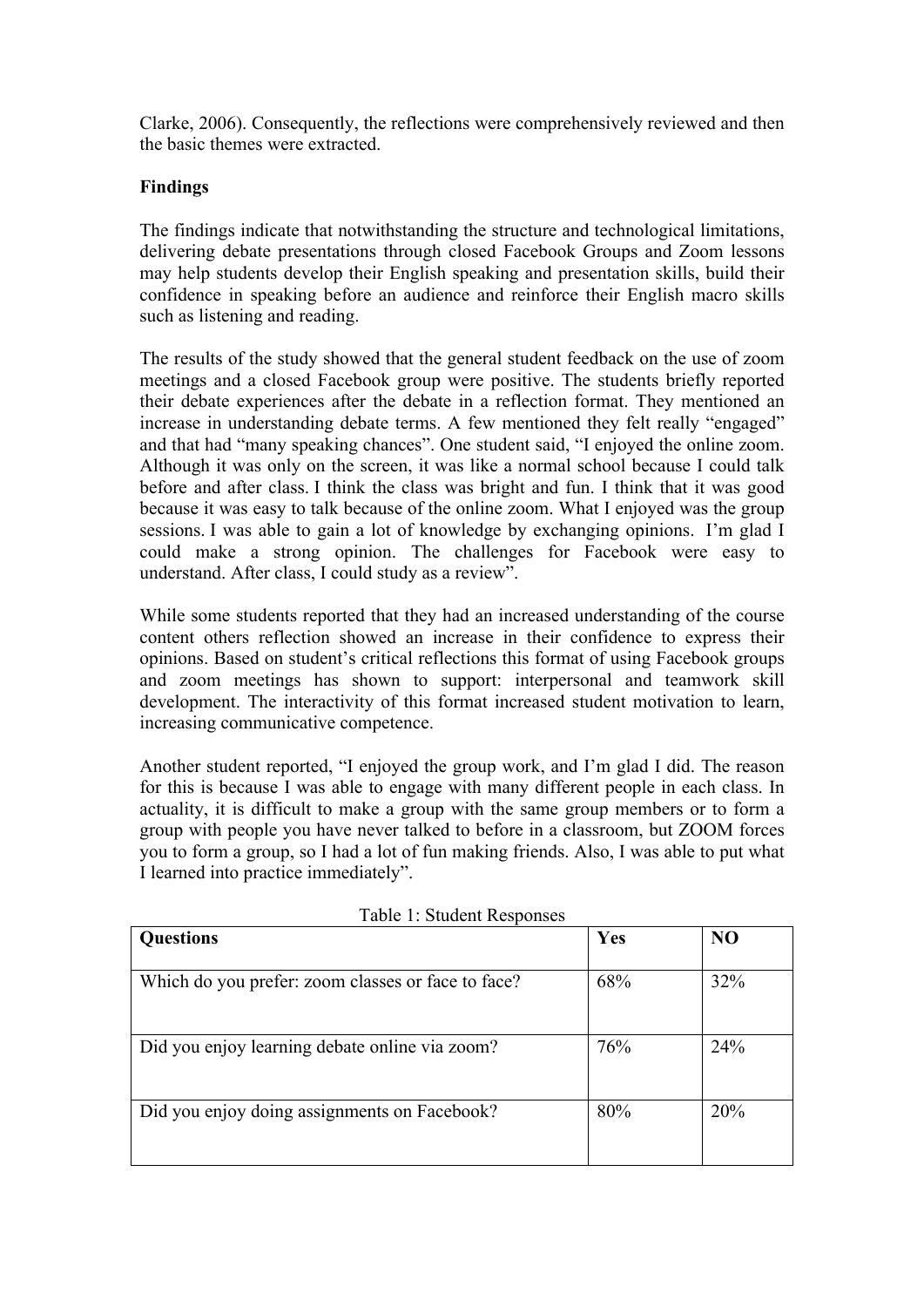| radio 2. Dasio thomes derived from participant s'ichections |                                                        |                                |  |
|-------------------------------------------------------------|--------------------------------------------------------|--------------------------------|--|
| <b>Questions</b>                                            | <b>Evidence</b>                                        | <b>Basic Themes</b>            |  |
| Which do you prefer:                                        | Many chances to speak<br>$\bullet$                     | <b>Communication: Creates</b>  |  |
| zoom classes or face                                        | Online classes were exciting"<br>$\bullet$             | opportunities for increase in  |  |
| to face?                                                    | Zoom classes allowed me to introduce my<br>$\bullet$   | communicative competence,      |  |
|                                                             | opinions and my speaking abilities improved"           | listening, presenting and      |  |
|                                                             | I had a chance to communicate with many                | public speaking                |  |
|                                                             | students"                                              | Sharing thoughts , questions,  |  |
|                                                             | Speaking activities in the breakout rooms              | ideas and solutions            |  |
|                                                             | helped me a lot"                                       |                                |  |
| What did you enjoy                                          | Group work<br>$\bullet$                                | <b>Collaboration: Promotes</b> |  |
| the most about the                                          | Practicing immediately<br>$\bullet$                    | teamwork and collaboration     |  |
| zoom classes?                                               | Engage with classmates and make friends<br>$\bullet$   |                                |  |
|                                                             | Speaking in the breakout rooms<br>$\bullet$            |                                |  |
| Did you enjoy doing                                         | Seeing everyone submit I was prompted to<br>$\bullet$  | <b>Critical Thinking:</b>      |  |
| assignments on                                              | hurry and submit my assignment before the              | Ability to gather, analyze,    |  |
| Facebook? Was it                                            | deadline.                                              | and interpret information to   |  |
| helpful? Explain                                            | Facebook activities were fun                           | information                    |  |
|                                                             | I was surprised I could give my opinion                | Building confidence            |  |
|                                                             | See the opinion of others helped me in                 | Looking at problems in a       |  |
|                                                             | thinking of my own opinion                             | new way                        |  |
|                                                             | I had many speaking and listening chances<br>$\bullet$ |                                |  |
| <b>What class activities</b>                                | Sharing ideas in pair work<br>$\bullet$                | <b>Useful teaching aid</b>     |  |
| in the course helped                                        | Working in groups<br>$\bullet$                         |                                |  |
| you to improve your                                         | Warm up activities<br>$\bullet$                        |                                |  |
| speaking ability?                                           |                                                        |                                |  |

## Table 2: Basic themes derived from participant's reflections

#### **Discussion and Conclusion**

Based on the experiences with teaching this debate course online, it is recommended that educators in higher education use debate in an online format to assist students to develop their speaking proficiency. Online debates are enjoyable for both instructors and students despite the delivery mode. Studies conducted by Sheeran  $&$  Cummings (2018) on communication through social media proposes that student engagement improved greatly in courses with official Facebook groups. According to Santilli and Beck (2005) active participation among university learners has been regarded as a valuable aspect of conducting online lessons. However, further research is needed on students' perceptions and experiences.

The pedagogical implications for EFL teachers, curriculum developers and researcher are as follows:

This is a significant contribution to the field of research on instruction techniques and online learning, especially in a pandemic.

• Gain insights into the merits of online debate classes as a teaching strategy to improve speaking skills.

• Encourage EFL teachers, curriculum developers and researchers to take the step to teach debate online.

• Online debates are innovative and enjoyable for students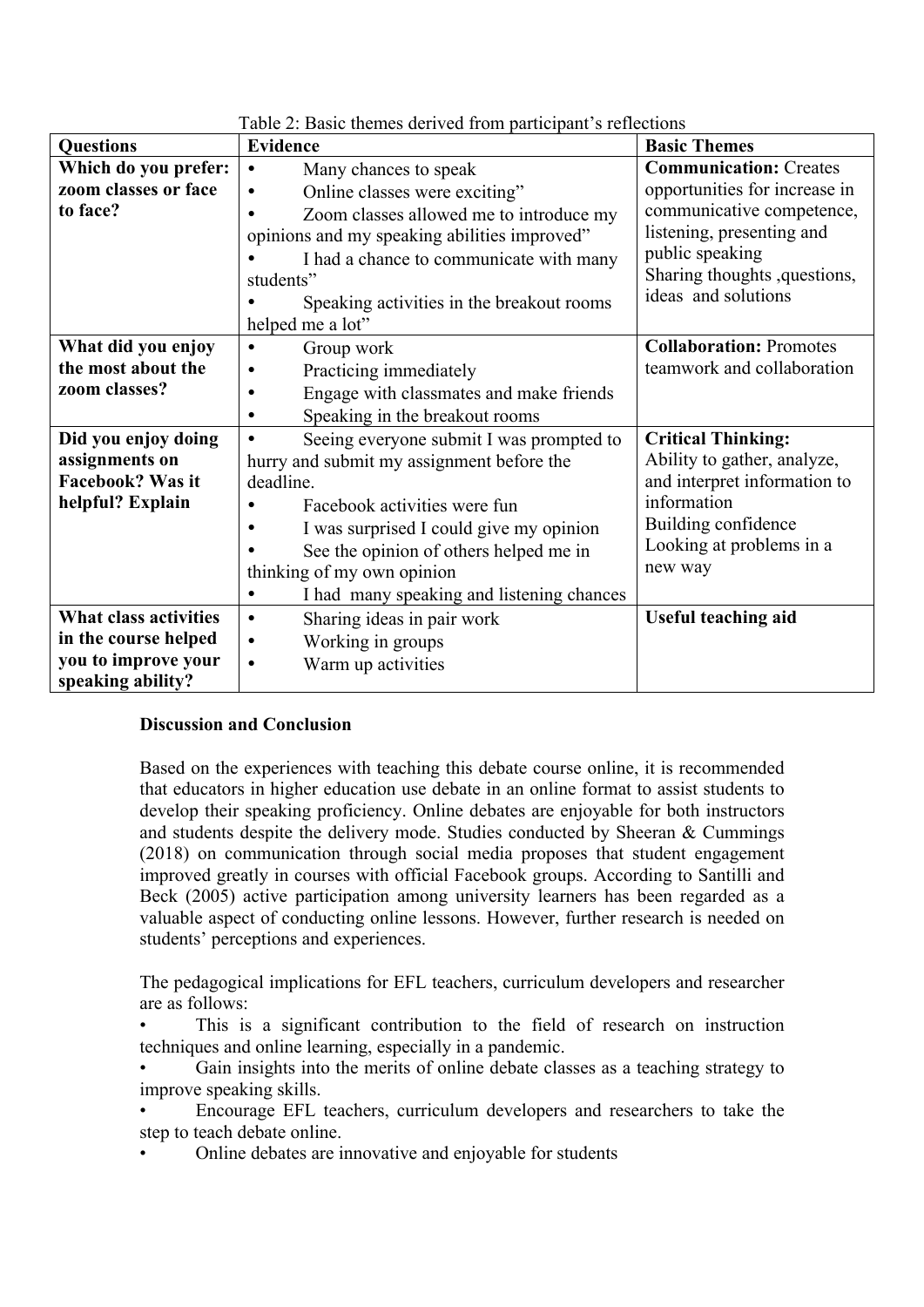#### **Acknowledgement**

The very valuable feedback from the editor-in-chief and the anonymous reviewers is appreciatively acknowledged. Special thanks to my mother Catherine Johnson-Jackson for the motivation to complete this study and listening to all my complaints and providing positive feedback. To my father Lawrence Jackson (Snr.) for nurturing the change agent in me and to my husband Mr. Dwayne Coulthurst for being a constant support throughout the study. Also, extra special thanks to my daughter Nailah for being the most patient child while I work.